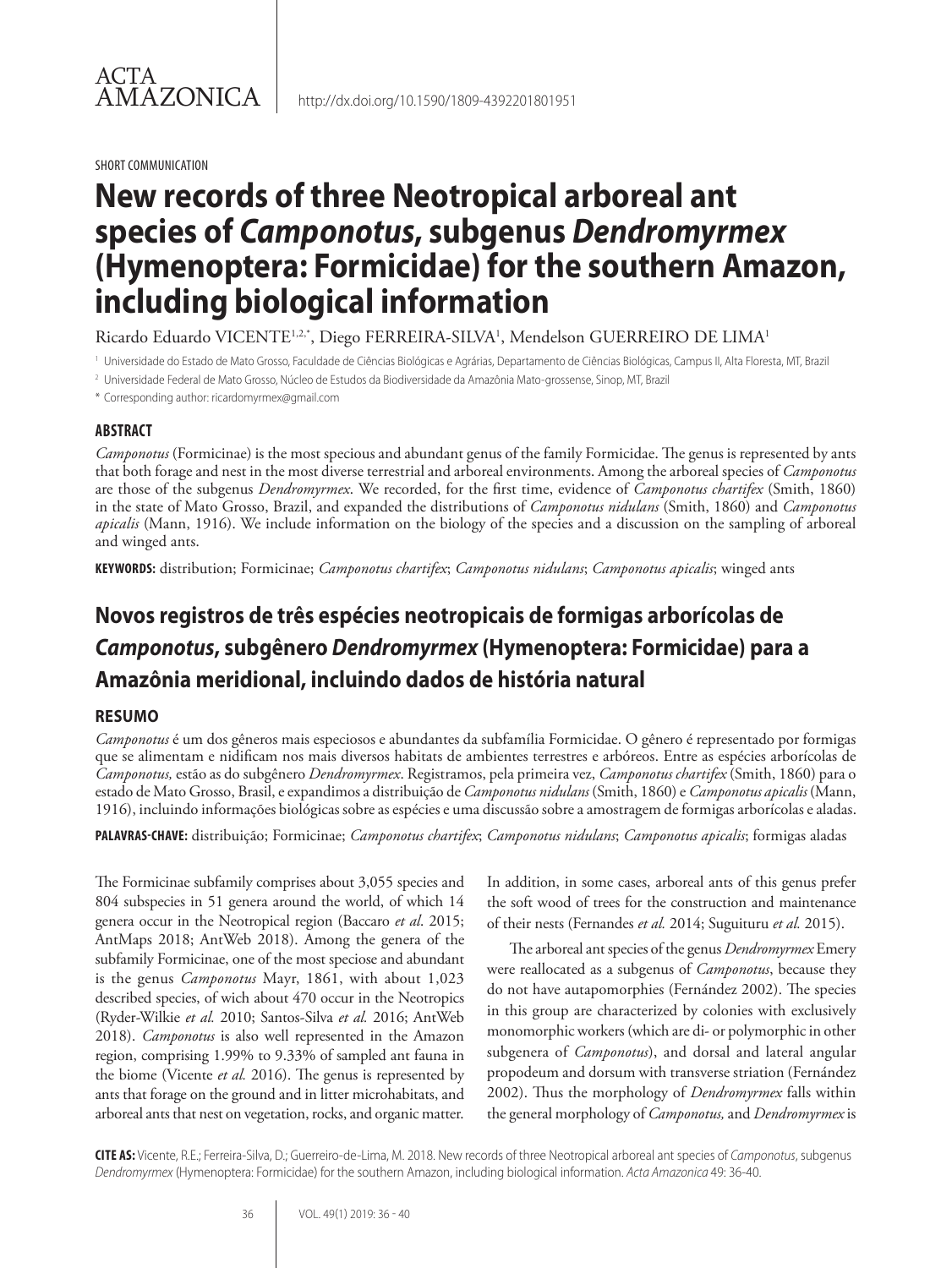likely a monophyletic group if the monomorphy is a derived trait in a typically dimorphic genus. Very little is known about the biology and natural history of *Dendromyrmex*, and there are several gaps in the distribution of species.

ACTA

**AMAZONICA** 

Workers of three species of *Camponotus* subgenus *Dendromyrmex* were collected in four municipalities in the state of Mato Grosso, Brazil (Figure 1). We used the taxonomic key of Fernández (2002) to identify the species as *Camponotus apicalis* (Mann, 1916)*, Camponotus chartifex* (Smith, 1860)*,*  and *Camponotus nidulans* (Smith, 1860). The identification of the specimens was confirmed by a specialist (Dr. Rodrigo Feitosa), the specimens were deposited in the Entomological Collection Padre Jesus Santiago Moure of the Department of Zoology of Universidade Federal do Paraná (DZUP) and the Entomological Collection of Museu Paraense Emilio Goeldi (MPEG). The distribution of the species was assessed on AntMaps (Guénard *et al.* 2017), and the literature on behavior of the species was reviewed.

Workers of *C. apicalis* were sampled in Estação Ecológica Rio Ronuro, Nova Ubiratã municipality (13°06'S, 54°26'W) in November 2016 using the beating-tray method (an adapted entomological umbrella) in the vegetation (Figure 2A) (collection vouchers DZUP-REV16001BT, MPEG. HHY-03036215). *Camponotus chartifex* were sampled directly in their nest in Parque Nacional do Juruena, Apiacás municipality (09°20'S, 57°53'W), in July 2011 (Figure 2B) (collection vouchers DZUP-REV11007CM). We measured the distance of the nest to the ground, and worker behavior was observed and photographed. Workers and one male of *C. nidulans* were collected in a sampling module of Program PPBio (https://ppbio.inpa.gov.br/) in the municipality of Claudia (11°35'S, 55°15'W) using the beating-tray method in vegetation during the day (Figure 2C) (collection vouchers DZUP-REV09004BT, MPEG.HHY-03036213). Workers of *C. nidulans* were also collected in 2010 and 2011 using the beating-tray method in São Nicolau Farm, Cotriguaçu municipality (09°48'S; 58°15'W) (Dáttilo *et al.* 2013) (collection vouchers DZUP-REV09006BT).

*Camponotus apicalis* has a known distribution from the Lesser Antilles to Bolivia (Kempf 1972; Fernández 2002). In Brazil, it had previously been recorded in the northern and northeastern regions, in the states of Amazonas, Pará, Rondônia, Bahia, and also in Mato Grosso (Kempf 1972; Fernández 2002). We collected *C. apicalis* at night when active in the understory vegetation of a river margin. The sampling site was surveyed twice (day and night) in November 2016 and twice (day and night) in February 2017. During these surveys, no nest was observed, and no workers were collected. This is a sign that during the night *C. apicalis* were active far from the nest, reinforcing the supposition that ants in this group have nocturnal habits. Males of the subgenus *Dendromyrmex* were collected in the same square meter of vegetation where *C. apicalis* workers were sampled. Males of *C. apicalis* were not described so far, so that future taxonomic revisions should look into male chracterization and differentiation in these taxons.

This is the first record of *C. chartifex* for the state of Mato Grosso. The species occurs in the Neotropical region



**Figure 1.** Distribution map of *Camponotus apicalis* (A), *Camponotus chartifex* (B) and *Camponotus nidulans* (C). Countries (and states within Brazil) in which the species has been recorded are highlighted in gray. Triangles represent our new records, and circles represent the closest previously known records to our collection sites. Previous records are from Kempf 1972; Adis *et al.* 1998; Fernández 2002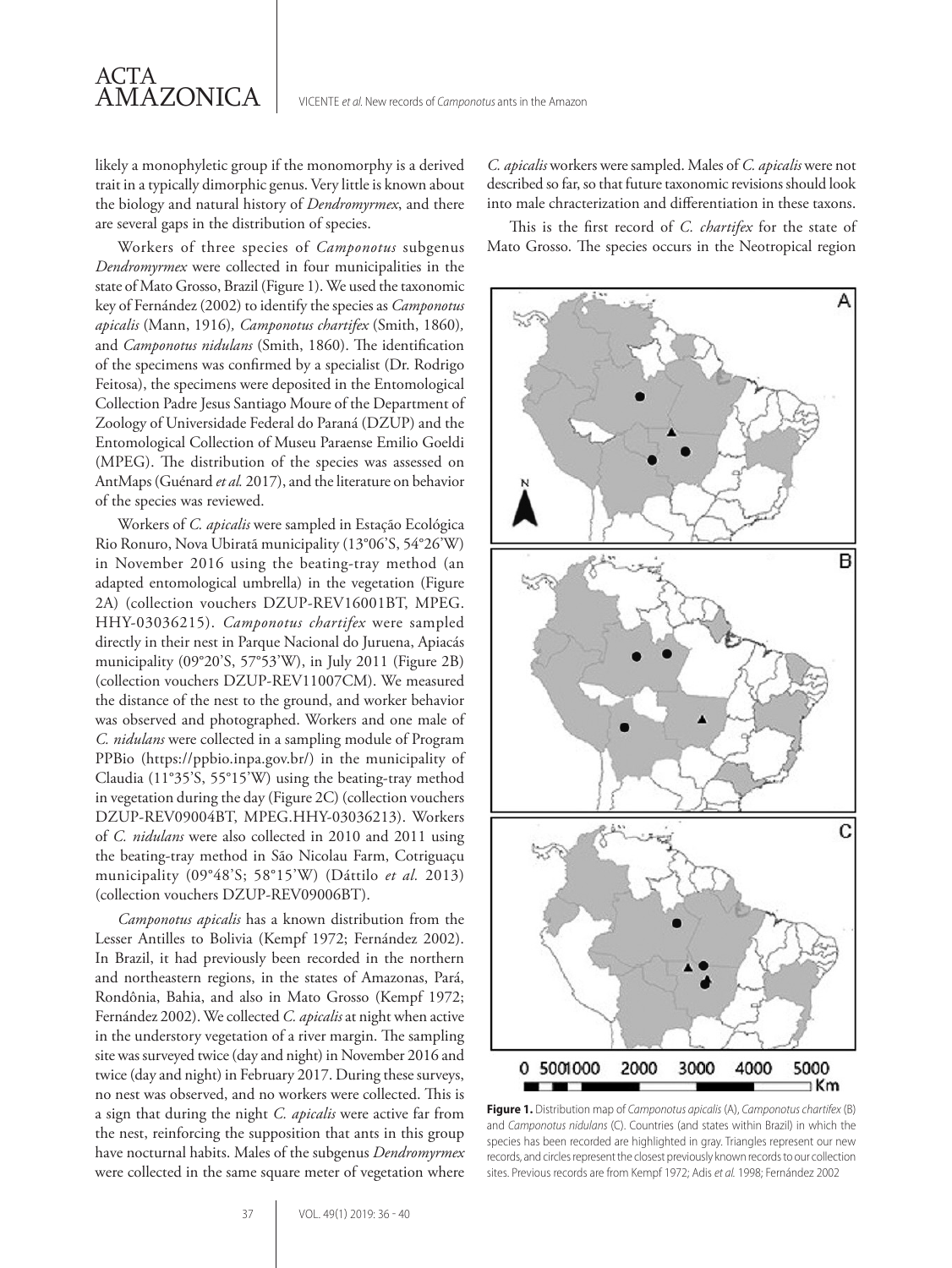

**Figure 2.** Images of *Camponotus apicalis* (A), *Camponotus chartifex* (B) and *Camponotus nidulans* (C) sampled in Mato Grosso, Brazil. This figure is in color in the electronic version.

from Honduras to Bolivia (Fernández 2002; Fernández and Sendoya 2004). Previous records in Brazil are from the northern, northeastern and southeastern regions, in the states of Amapá, Amazonas, Pará, Bahia, Sergipe, Espírito Santo, and São Paulo (Fernández 2002). The nearest known occurence relative to our record in Mato Grosso is Ducke Reserve, in the municipality of Manaus, Amazonas state, Brazil (Harada and Adis 1998), more than 600 km in a straight line from our collection site.

*Camponotus chartifex* was found nesting at 81 cm from the ground in an unidentified palm tree. The nest was constructed mostly from silk-like material, made from organic matter rich in plant fibers. This nesting habit is known for the "weaver ants", that are abundant throughout the world, including the Neotropics (Santos *et al.* 2005). When the nest was found, at 12:07 h, the ants were inactive inside the nest (Figure 3A). When measuring the distance from the nest to the ground, the disturbance generated an evasive behavior. During this display, *C. chartifex* worker ants ran with immature individuals between their mandibles and with their gasters suspended, releasing formic acid that emitted an acetic odor (Figure 3B).



**Figure 3.** Images of a *Camponotus chartifex* nest without workers in activity (A) and showing worker activity (B) in Parque Nacional do Juruena, municipality of Apiacás, Mato Grosso state, Brazil. This figure is in color in the electronic version.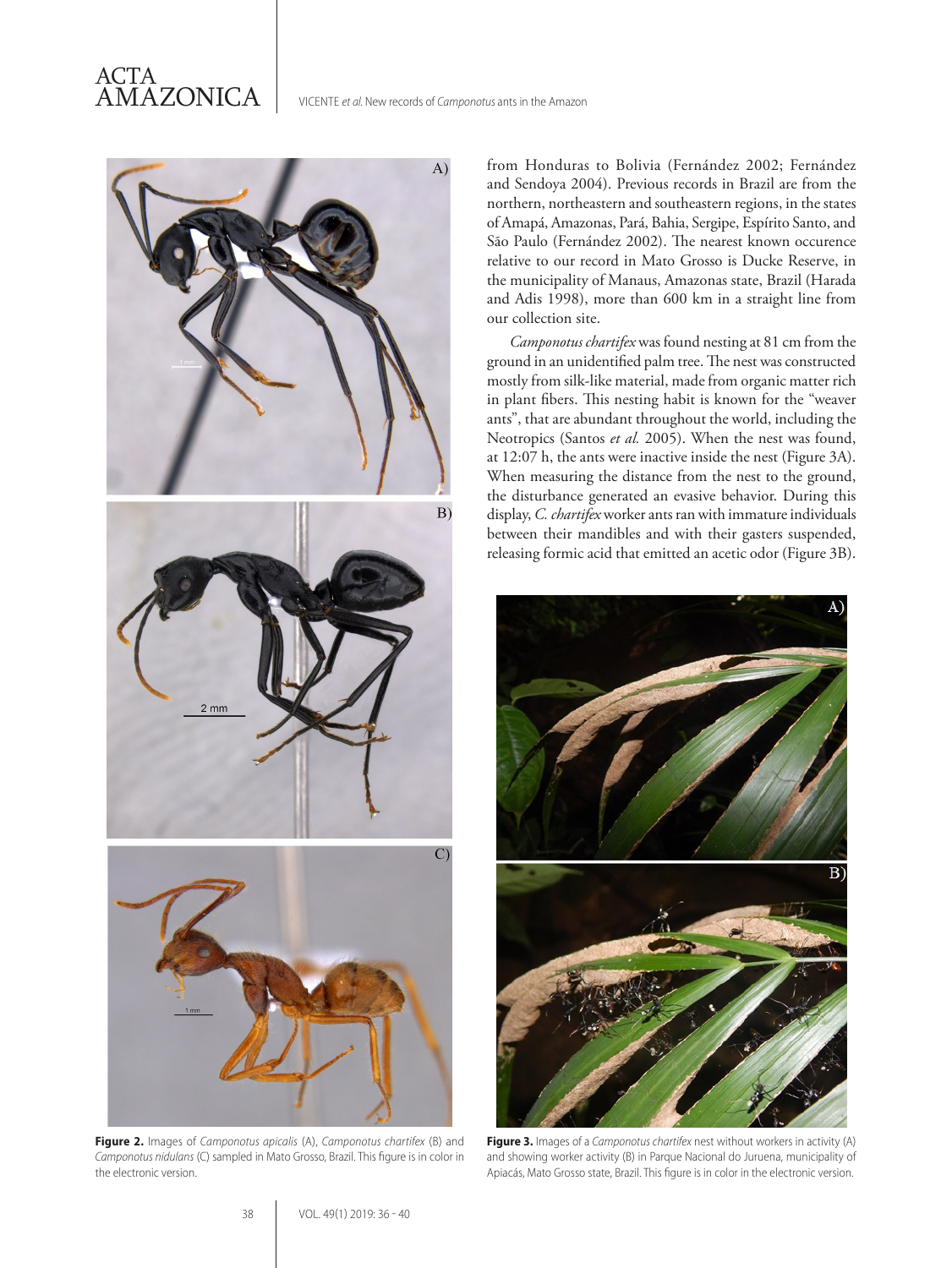We also observed that workers hit their gasters heavily against the nest surface, emitting a sound like a drum beat, which was occasionally triggered together. This behavior is known as "drumming" (Santos *et al.* 2005) and is very common in weaver ants, including in the Neotropical *Camponotus* (Fuchs 1976; Hölldobler and Wilson 1990; Vicente *et al.* 2014; Aguiar and Santos 2017). Drumming behavior may be displayed as an alarm response to stimuli or during recruitment (Santos *et al.* 2005; Aguiar and Santos 2017).

*Camponotus nidulans* is distributed from southeast Mexico to Bolivia (Kempf 1972; Jeanne 1979; Ryder-Wilkie *et al.* 2010). In Brazil, it occurs in the northern, northeastern and southeastern regions, in the states of Amapá, Amazonas, Pará, Acre, Rondônia, Mato Grosso, Bahia, and Espírito Santo (Kempf 1972; Fernández 2002). This new record of *C. nidulans*  is located more than 400 km from its nearest previously known occurrence in Mato Grosso state (Fernández 2002).

Although *C. apicalis* and *C. nidulans* were not seen active in the daytime, workers of *C. nidulans* were sampled when active in the understory vegetation during the day in Claudia and Cotriguaçu. The species is known for intraspecific variation in color and degrees of pilosity. This morphological plasticity may reflect on the ability to forage during the day and the night, or only during the day, allowing the species to adapt locally to niche partitioning to avoid competition with sympatric species that have the same ecological requirements.

Few studies of arboreal ants have been conducted in the Neotropics, resulting in few records of arboreal ants in the literature (Kempf 1972; Fernández 2002; Vasconcelos *et al.* 2010; Vicente *et al.* 2016), since many species have a life history limited to the plants in which they live (Vicente et al. 2012; Prado et al. 2016). In addition to the little knowledge about the distribution of Neotropical ants (Santos-Silva *et al.* 2016; Vicente *et al.* 2016), still less is known about their reproductive biology, (Kaspari *et al.* 2001a, b; Boudinot 2015; Feitosa *et al.* 2016). Therefore, the use of sampling methods that capture winged ants should be encouraged in studies of ant diversity, despite the difficulty in identifying the species (Boudinot 2015). The challenge of associating winged individuals with workers results in data on winged ants being disregarded. All these complications are exacerbated in the case of arboreal ants, which often are not included in fauna surveys, resulting in a fragmented knowledge about species distribution. The beating-tray methodology, which is rarely used in ant surveys, can be a simple, inexpensive and efficient alternative method to improve ant samplings.

### **ACKNOWLEDGMENTS**

We thank Livia Píres do Prado for reading the previous version of this manuscript, and Rodrigo Feitosa, from Universidade Federal do Paraná − UFPR for identification of the ants. REV acknowledges Museu Paraense Emílio Goeldi −MPEG and Ministério da Ciência, Tecnologia, Inovações e Comunicações −MCTIC (PCI reserach fellowship # 301081/2017−4) and Fundação de Amparo à Pesquisa do Estado de Mato Grosso − FAPEMAT and Conselho Nacional de Desenvolvimento Científico e Tecnológico − CNPq (edital n° 003/2016) (DCR research fellowship). This work is publication 55 in the NEBAM technical series.

#### **REFERENCES**

- Adis, J.; Harada, A.Y.; Fonseca, C.R.V.; Paarmann, W.; Rafael, J.A. 1998. Arthropods obtained from the Amazonian tree species "cupiuba" (*Goupia glabra*) by repeated canopy fogging with natural pyrethrum. *Acta Amazonica*, 28: 273-283.
- Aguiar, J.J.M.; Santos, J.C. 2017. New Record of *Dolichoderus quadridenticulatus* (Roger, 1862) (Hymenoptera: Formicidae) from Amazonas, Brazil. *Entomological News*, 126: 400-404.
- AntWeb, 2018. (https://www.antweb.org). Accessed on 08/05/2018.
- AntMaps, 2018. (http://antmaps.org/?). Accessed on 08/05/2018.
- Baccaro, F.B.; Feitosa, R.M.; Fernández, F.; Fernandes, I.O.; Izzo, T.J.; de Souza, J.L.P.; Solar, R.R.C. 2015. *Guia para os gêneros de formigas do Brasil*. Editora INPA, Manaus, 388p.
- Boudinot, B.E. 2015. Contributions to the knowledge of Formicidae (Hymenoptera, Aculeata): a new diagnosis of the family, the first global male-based key to subfamilies, and a treatment of early branching lineages. *European Journal of Taxonomy*, 120: 1-62.
- Dáttilo, W.; Rico-Gray, V.; Rodrigues, D.J.; Izzo, T.J. 2013. Soil and vegetation features determine the nested pattern of ant– plant networks in a tropical rainforest. *Ecological Entomology*, 38: 374-380.
- Feitosa, R.M.; Silva, R.R.D.; Aguiar, A.P. 2016. Diurnal flight periodicity of a Neotropical ant assemblage (Hymenoptera, Formicidae) in the Atlantic Forest. *Revista Brasileira de Entomologia*, 60: 241-247.
- Fernandes, E.F.; Castro, M.M.D.; Barbosa, B.C.; Prezoto, F. 2014. Variation in nesting behavior of the arboreal ant *Camponotus sericeiventris* (Hymenoptera: Formicidae). *Florida Entomologist*, 97: 1237-1239.
- Fernández, F. 2002. Revisión de las hormigas *Camponotus* subgénero *Dendromyrmex* (Hymenoptera: Formicidae). *Papéis Avulsos de Zoologia (São Paulo)*, 42: 47-101.
- Fernández, F.; Sendoya, S. 2004. Lista de las hormigas neotropicales. *Biota Colombiana*, 5: 3-109.
- Fuchs, S. 1976. The response to vibrations of the substrate and reactions to the specific drumming in colonies of carpenter ants (*Camponotus*, Formicidae, Hymenoptera). *Behavioral Ecology and Sociobiology*, 1: 155-184.
- Guenard, B.; Weiser, M.D.; Gomez, K.; Narula, N.; Economo, E.P. 2017. The Global Ant Biodiversity Informatics (GABI) database: synthesizing data on the geographic distribution of ant species (Hymenoptera: Formicidae). *Myrmecological News/Osterreichische Gesellschaft fur Entomofaunistik*, 24: 83-89.
- Harada, A.Y.; Adis, A. 1998. Ants obtained from trees of a "Jacareúba" (*Calophyllum brasiliense*) forest plantation in Central Amazonian by canopy fogging: first results. *Acta Amazonica*, 28: 309-318.